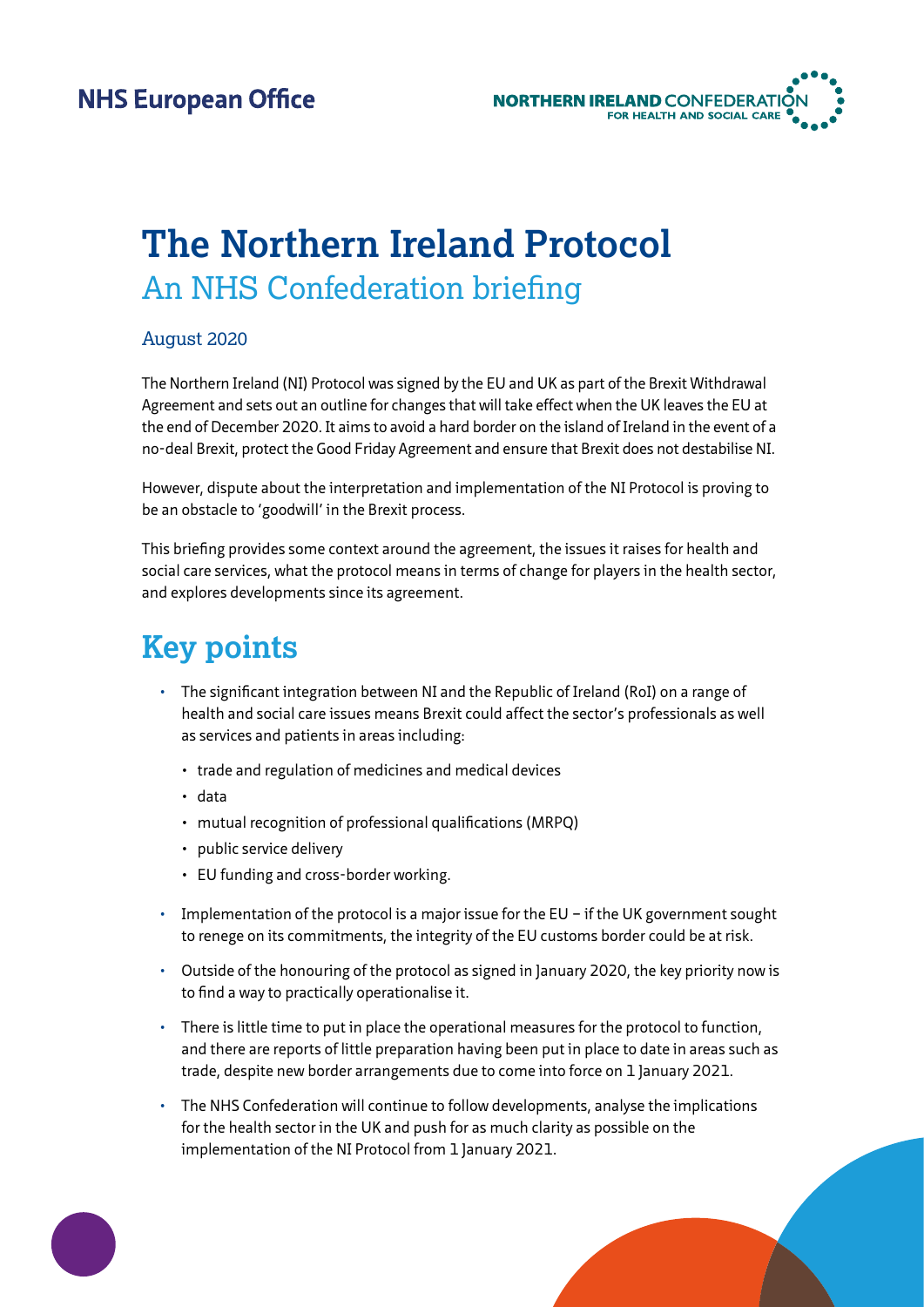# **1. Background**

The [Northern Ireland Protocol](https://www.gov.uk/government/publications/new-protocol-on-irelandnorthern-ireland-and-political-declaration) was signed by the EU and UK as part of the Brexit Withdrawal [Agreement](https://www.gov.uk/government/publications/new-withdrawal-agreement-and-political-declaration). It aims to avoid the introduction of a hard border on the island of Ireland in the event of a no-deal Brexit, protect the Good Friday Agreement and ensure that Brexit does not destabilise NI.

An obstacle to 'goodwill' in the Brexit process is a looming dispute about the interpretation and implementation of the NI Protocol. There is a belief in Brussels that the British government might look to change the protocol, with mistrust heightened by the UK government's rejection of a proposal to set up a European Commission office in Belfast to supervise new border arrangements. Implementation of the protocol is a major issue for the EU – if the UK government sought to renege on its commitments, the integrity of the EU customs border could be at risk.

Outside of the honouring of the protocol as signed in January 2020, the key priority now is to find a way to practically operationalise it. In May, the government published [The UK's](https://www.gov.uk/government/publications/the-uks-approach-to-the-northern-ireland-protocol)  [Approach to the NI Protocol](https://www.gov.uk/government/publications/the-uks-approach-to-the-northern-ireland-protocol), which offers some insight to the arrangements that will be required to see NI remain in the UK customs territory while also remaining in practice part of the EU single market for goods.

There is little time to put in place the operational measures for the protocol to function. Using trade as an example, despite new border arrangements due to come into force on 1 January 2021, there are reports of little preparation having been put in place to date and a question of how the system will work for the c.2,500 trucks that cross the Irish Sea to and from NI per day.

The implementation of the protocol will be overseen and monitored by an EU-UK joint committee, as well as by an Ireland/NI specialised committee that sits underneath it. Arrangements on retaining those aspects of EU law covering trade are dependent on periodic consent from the Northern Ireland Assembly, with the first vote to take place in 2024.

The first meeting of the Ireland/NI specialised committee took place on 30 April 2020. At this time, little detail has emerged except to underline the importance of the UK setting out its plans regarding implementation measures prescribed by the protocol and providing a detailed timetable. The NI committee in July expressed their concern that 'in spite of the importance and urgency of the work to be done by the joint committee and specialised committee in order to implement the protocol, they have met a combined total of three times.' The consensus is that exchanges in the specialised committee now urgently need to be followed up by tangible measures.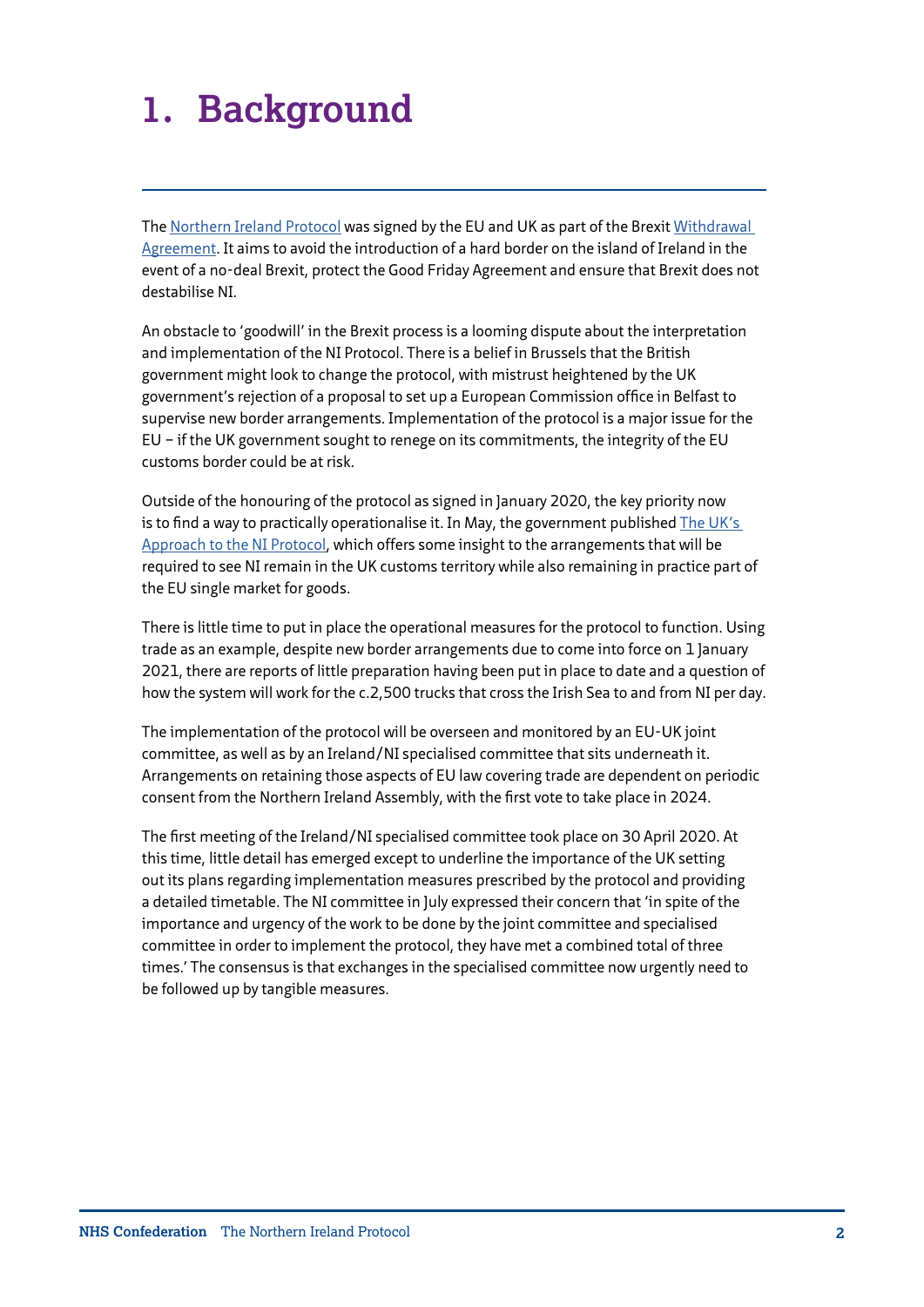# **2. The key issues for health**

There is significant integration between NI and the Republic of Ireland (RoI) on a range of health and social care areas, which means Brexit could affect the sector's professionals as well as services and patients. Issues include: trade and regulation of medicines and medical devices; data; mutual recognition of professional qualifications (MRPQ); public service delivery; and EU funding and cross-border working.

## **Trade and regulations**

The Withdrawal Agreement agreed to separate the post-Brexit regulatory treatment of NI from Great Britain (GB). NI remains de facto in the EU single market and customs union and will become subject to EU jurisdiction indefinitely. The most detailed [interpretation of the NI](https://ec.europa.eu/info/sites/info/files/notice_to_stakeholders_medicinal_products.pdf)  [Protocol](https://ec.europa.eu/info/sites/info/files/notice_to_stakeholders_medicinal_products.pdf) was published by the European Commission in March 2020, which interprets the protocol as meaning movement of medicines from GB to NI is classified as importation into the EU. Regulatory governance and medical supply chains are inextricably linked because they impact products' regulatory status and ability to move without disruption across borders.

Questions of interpretation and enforcement of regulations in NI will be decided by the EU and ultimately the European Court of Justice. However, NI would remain part of UK customs territory constitutionally so HMRC, not EU officials, and the UK's Medicines and Healthcare products Regulatory Agency (MHRA) should administer the necessary controls. For example, the MHRA remains responsible for placing the goods on the market and monitoring products once sold, but they will have to be approved through European procedures because NI would be treated as a member state in terms of regulatory decisions.

In terms of physical checks, the government paper [The UK's Approach to the NI Protocol](https://www.gov.uk/government/publications/the-uks-approach-to-the-northern-ireland-protocol) states that 'some limited additional processes' would be necessary for goods arriving in NI from GB, but that the government saw no need 'to construct any new bespoke customs infrastructure.' Based on more recent UK government guidance from August 2020, on [moving goods under the NI Protocol,](https://www.gov.uk/government/publications/moving-goods-under-the-northern-ireland-protocol/moving-goods-under-the-northern-ireland-protocol-introduction) we now know that UK authorities will apply EU customs rules to goods entering NI from January 2021 so there will be new administrative process for traders, notably new electronic import declaration requirements, and safety and security information. As some of the detailed procedures will depend on the outcome of discussions within the UK-EU joint committee, further details are expected be set out in due course. There will be no change for the movement of goods covered by the protocol between NI and EU member states, including RoI, so there will be no new paperwork; no tariffs, quotas or checks on rules of origin; nor any barriers to movement.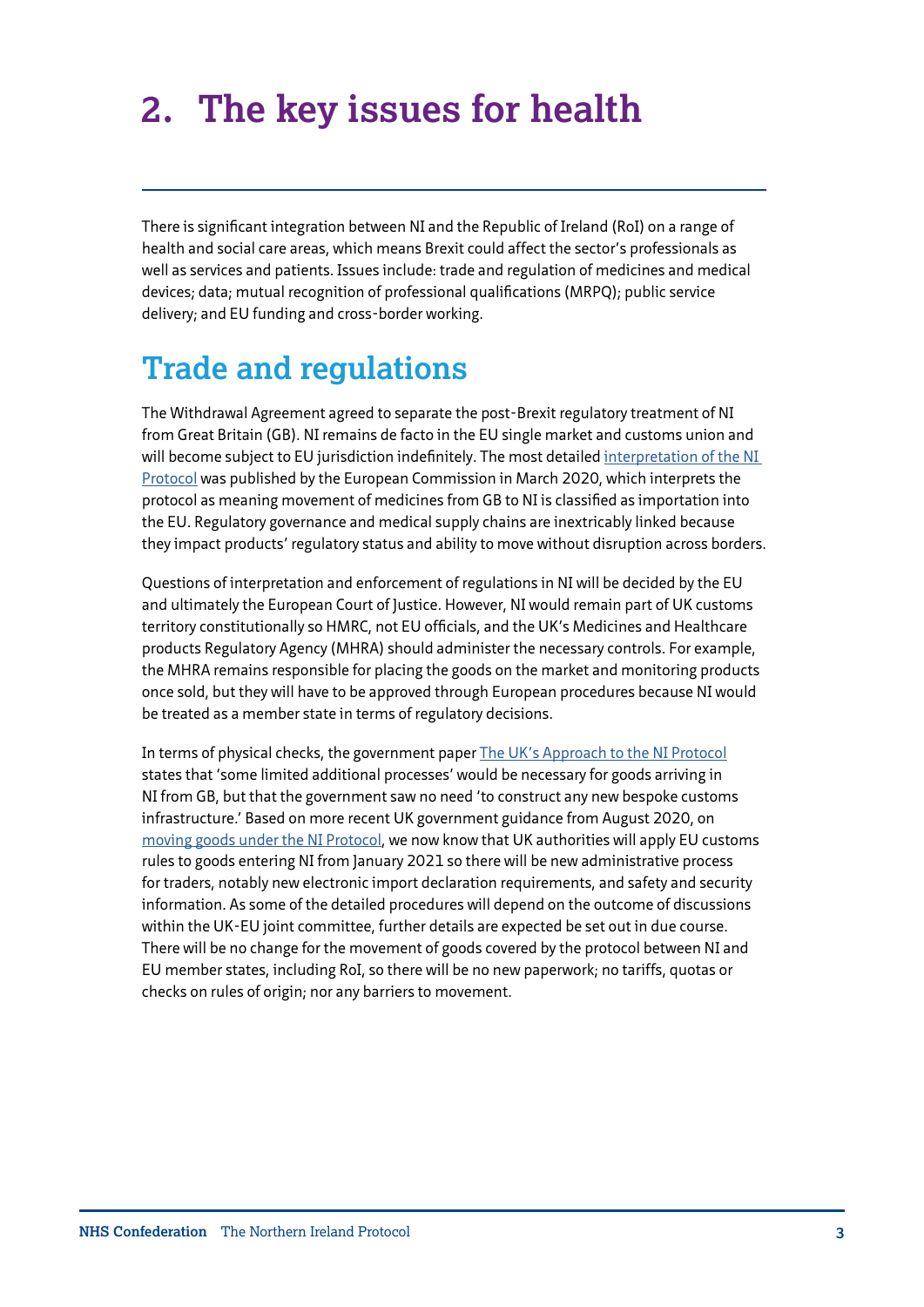In terms of medicines and medical devices, these goods are not generally checked at the EU border. Their safety is maintained by behind-the-border checks, such as those carried out by trading standards officers, and product authorisations. Medicines brought from GB into NI will be considered 'imported medicines' so will have to have a marketing authorisation granted under EU law. Medicines sold in NI will have to be labelled with the details of the holder of the marketing authorisation or their local representative. Both must be located either in NI or an EU member state, not in GB.

The concern is that there will be delays in the import and export the medicines and medical devices that need to continue to reach patients as quickly as possible. Avoiding delays caused by tariffs and regulatory barriers requires the UK and EU to reach agreement on shared standards, such as manufacturing and inspection, so that goods can be licensed for rapid release onto the UK market, or vice-versa.

With potential new checks and a lack of clarity on how the regulatory framework will apply, this could create unnecessary delays. However, some easements are possible. For example, it is expected that medicines and medical devices marketed in NI will be recognised by MHRA as compliant to be placed on the GB market. This will make it easier for products to flow into GB, but does not work in the other direction.

An [NI Affairs Committee inquiry](https://publications.parliament.uk/pa/cm5801/cmselect/cmniaf/161/16103.htm) recently suggested that the proposed future arrangements create new barriers to free trade within the UK internal market. It confirmed goods moving from GB to NI would attract 'new administrative requirements and associated costs,' warning that NI businesses 'will trade at a competitive disadvantage with other UK firms' with the people of NI facing higher costs of living and reduced choice as a result. To prevent any disincentive to trade, the committee recommended the government commits to covering all the costs to business for complying with the protocol, and that those trading across the Irish Sea get clarity on the required preparations by 1 October 2020.

## **Data**

Divergence in data standards could make information sharing between institutions, such as hospitals and businesses, more difficult unless there is an agreement on data adequacy. An adequacy decision would permit transfers of personal data for the purposes of the General Data Protection Regulation (GDPR) to the UK, as part of the Brexit deal. With the two negotiating sides prepared to contemplate ending the transition period with no trade agreement in place, an agreement on data cannot be taken for granted and planning needs to take that into account.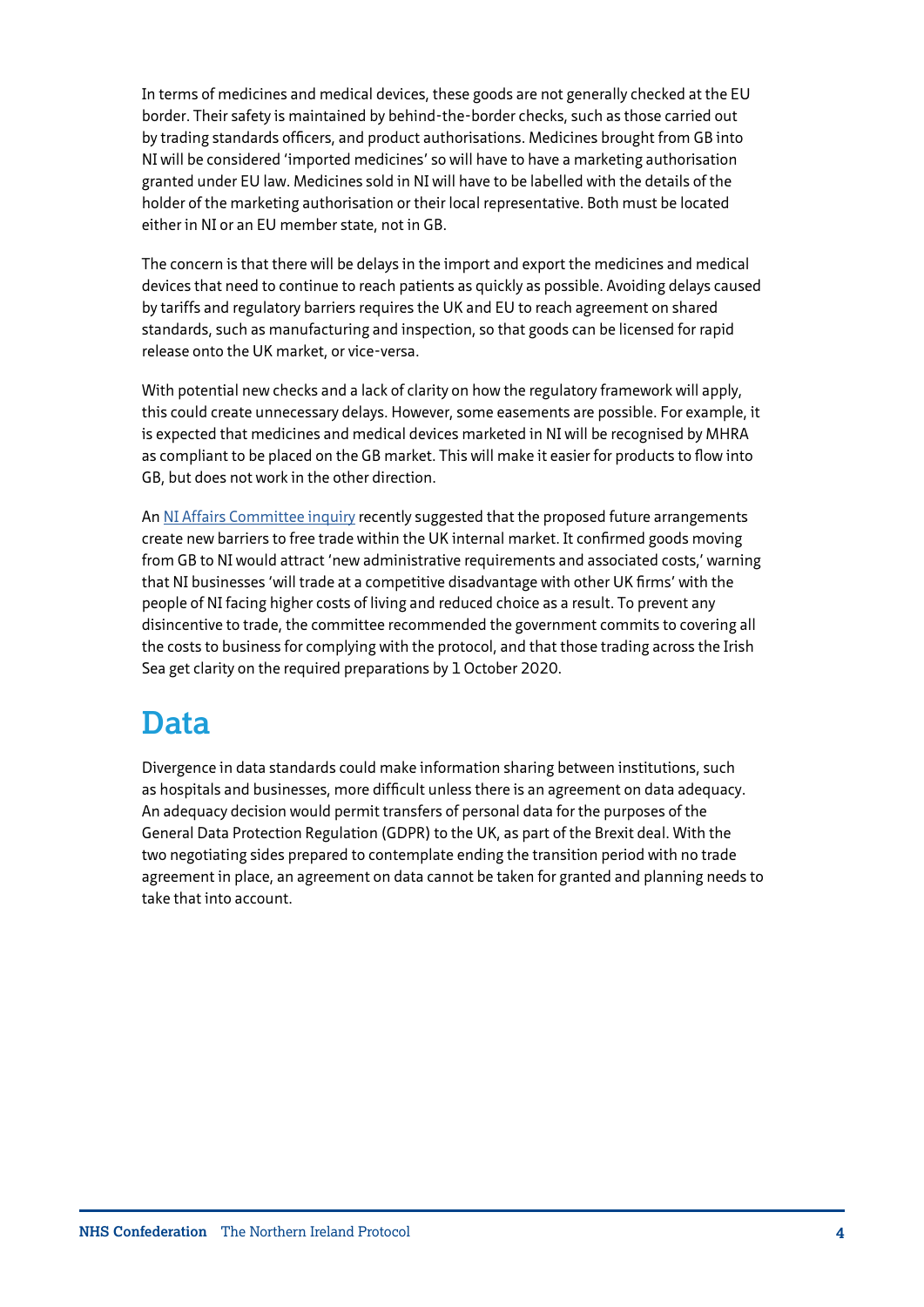#### **An example of what this means in terms for NI organisations:**

A health and wellness organisation working in the border area of NI, which has participants who reside in the RoI, might collect and store information relating to these people. If the organisation works on a funded project with a partner located on the other side of the border and personal data is transferred between them, then the GDPR's provisions on international transfers would be triggered after the UK has left the EU, regardless of where the participants reside.

As the UK government has stated its intention to allow personal data to flow freely to the EU and EEA after Brexit, then data transfers from the UK can continue be made as before. However, transfers to the UK must satisfy the appropriate safeguards set out in the GDPR. Under no deal, as there will be no adequacy decision for the UK on the date of exit, the best option may be the incorporation of standard contractual clauses. Both organisations will need to ensure that these are in place before the date of exit so that any transfers from the EU to UK can continue to occur.

*Source: [NICVA](https://www.nicva.org/article/what-happens-to-data-flows-after-a-no-deal-brexit)*

### **Public services**

The Good Friday Agreement provides for the creation of the North/South Ministerial Council to facilitate cooperation between NI and the RoI and covers collaboration on various crossborder healthcare services. In addition, the Common Travel Area guarantees reciprocal access to healthcare, but Brexit may present some practical challenges, like for the sharing of data.

This has created a question in NI around whether residents will continue to be able to access public services across the border. NI patients often travel to hospitals in the RoI for specialist services and vice versa. For example, children with heart defects have been treated in Dublin since the closure of services in Belfast, while cancer patients from Donegal receive radiotherapy in Derry.

Further clarity is required on how all-island healthcare services will continue unimpeded in the event of a no-deal Brexit when provision will no longer be underpinned by EU law on the free movement of people and services and the possibility of land border barriers regulating the movement of goods.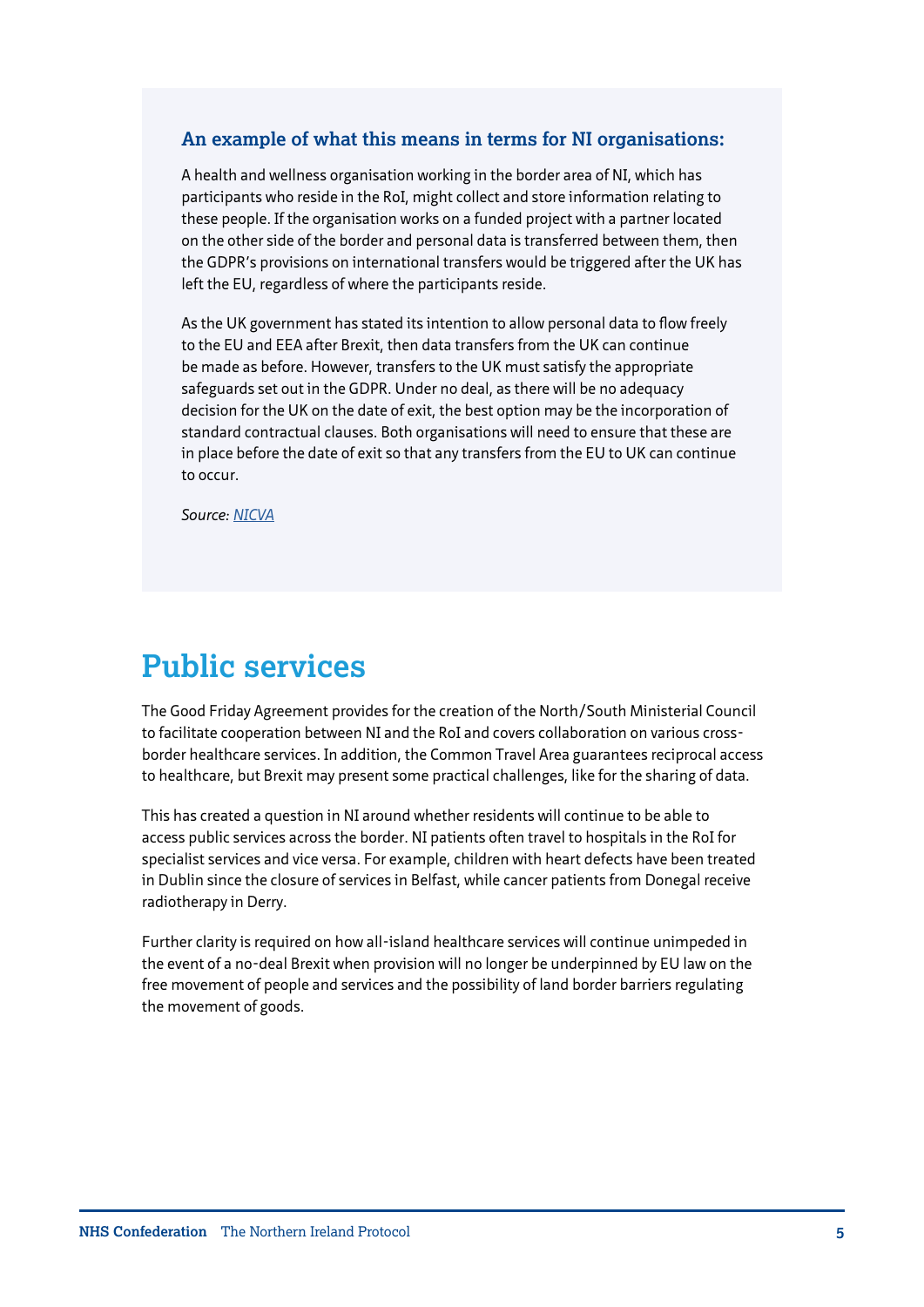## **MRPQ and cross-border workers**

The NI Protocol makes provisions for the continuation of the Common Travel Area, which allows British and Irish citizens to travel, work freely and access education, social security and healthcare services in either the UK or Ireland. However, this will not apply to third country (including EU) nationals, who will be subject to UK and Irish immigration rules. This could be a problem for third country national doctors who live in RoI and normally cross the border to work in NI – and the reverse.

In terms of professional qualifications, healthcare professionals whose qualification was recognised on either side of the UK/EU border before the end of the transition period will continue to be registered. If they apply for registration before the end of the transition period on 31 December 2020, even if their registration is granted after this date, then they will benefit from the grandfather rights in the Withdrawal Agreement.

In Ireland, an amendment has been passed to the Medical Council of Ireland law to add UK qualifications to the list of qualifications whose holders are exempt from sitting a further examination ([PRES](https://www.medicalcouncil.ie/registration-applications/first-time-applicants/examinations.html)), which means that holders of UK qualifications who apply after 31 December 2020 can be fast-tracked. In the UK, the General Medical Council has agreed to fast-track applicants with EEA qualifications for professional registration, regardless of their nationality, for at least the first two years after the end of transition.

If there is no trade deal between the UK and EU, the no deal Medical Act amendments will be enacted on 1 January 2021. This creates a new route to recognition for holders of an EEA qualification whereby if their qualification is listed in Annex V, it is sufficient as evidence of skills, knowledge and experience. The applicant will only need to have their qualification primary source verified and provide evidence of English language competence, as any other international medical graduate (IMG) would. As one of the exemptions for having to pass a language test is where a qualification was fully taught in English, this will exempt holders of an Irish qualification from having to sit a language test.

The no deal Medical Act amendments are mirrored in the Nursing Act, Midwifery Act, Dental Act and Pharmacy Act. They will be in place for a maximum of two years, unless revoked sooner by the government. After that time, all those from EEA countries are likely to fully follow the GMC's IMG route until or unless mutual recognition of qualifications is agreed across the board.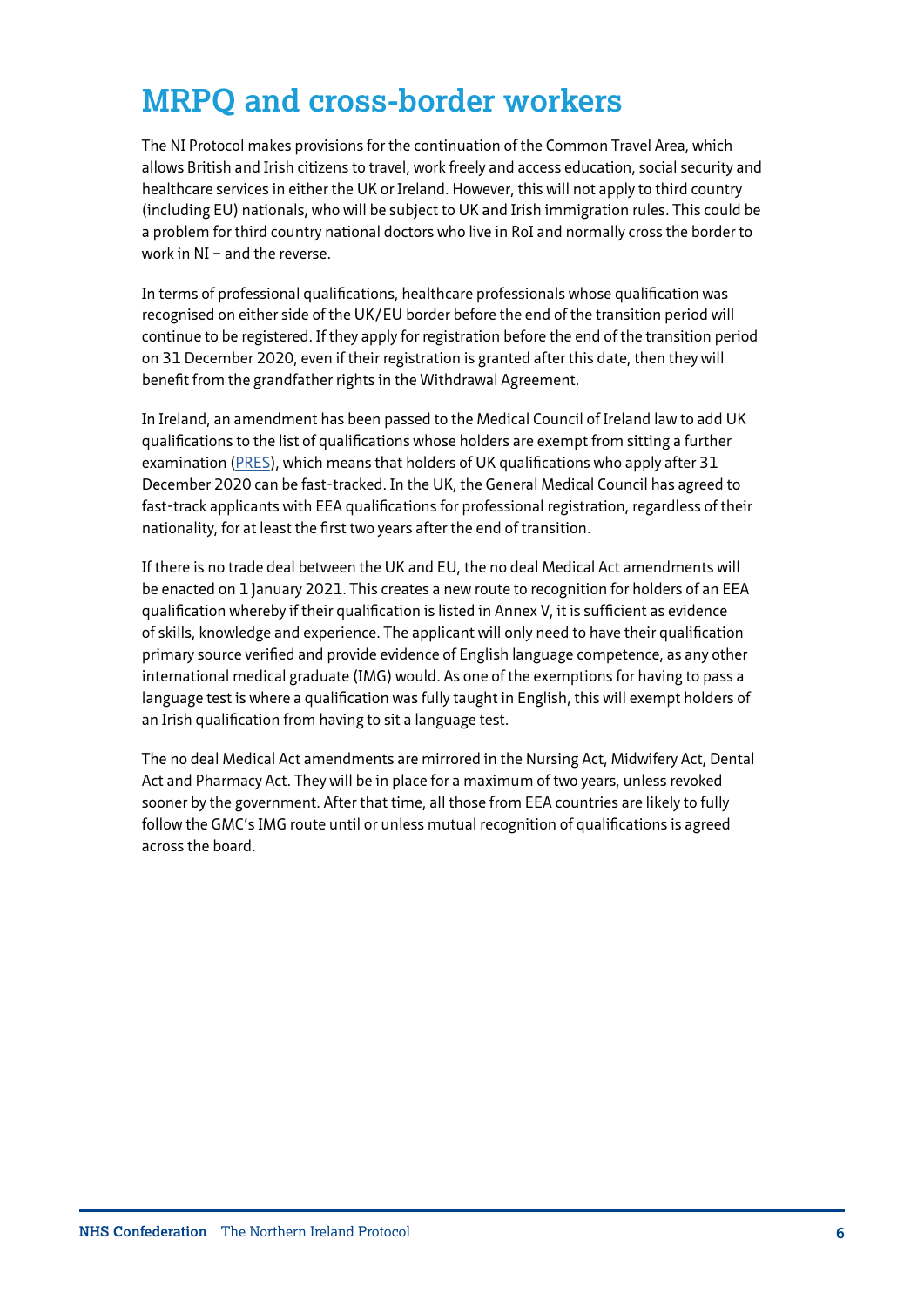# **EU funding**

NI and RoI border counties have benefitted greatly from sources of EU funding, mainly [INTERREG](https://interreg.eu/about-interreg/) and [PEACE.](https://ec.europa.eu/regional_policy/en/policy/what/glossary/p/peace-programme) The region was allocated €283m of INTERREG VA Programme funding (2014-2020) designed to help overcome the issues relating to the existence of a border. €240m was provided through the European Regional Development Fund, the remaining €43m was match-funded by the Irish government and the NI Executive.

The content of this programme has four core objectives, which include providing health and social care services on a cross-border basis. Various services have been rolled out, including Children's Services Multiple Adverse Childhood Experiences programme, which secured €5 million, and an acute hospitals services project, which secured €10 million through this funding.

The Special EU Programmes Body recently clarified that even in the event of a no-deal Brexit, funding under the current INTERREG programmes will continue until conclusion in 2023. It is anticipated that funding programmes will continue after Brexit as part of the EU funding budget 2021- 2027 and it is hoped that sufficient allocation of funds will be forthcoming regardless of how the UK exits the EU.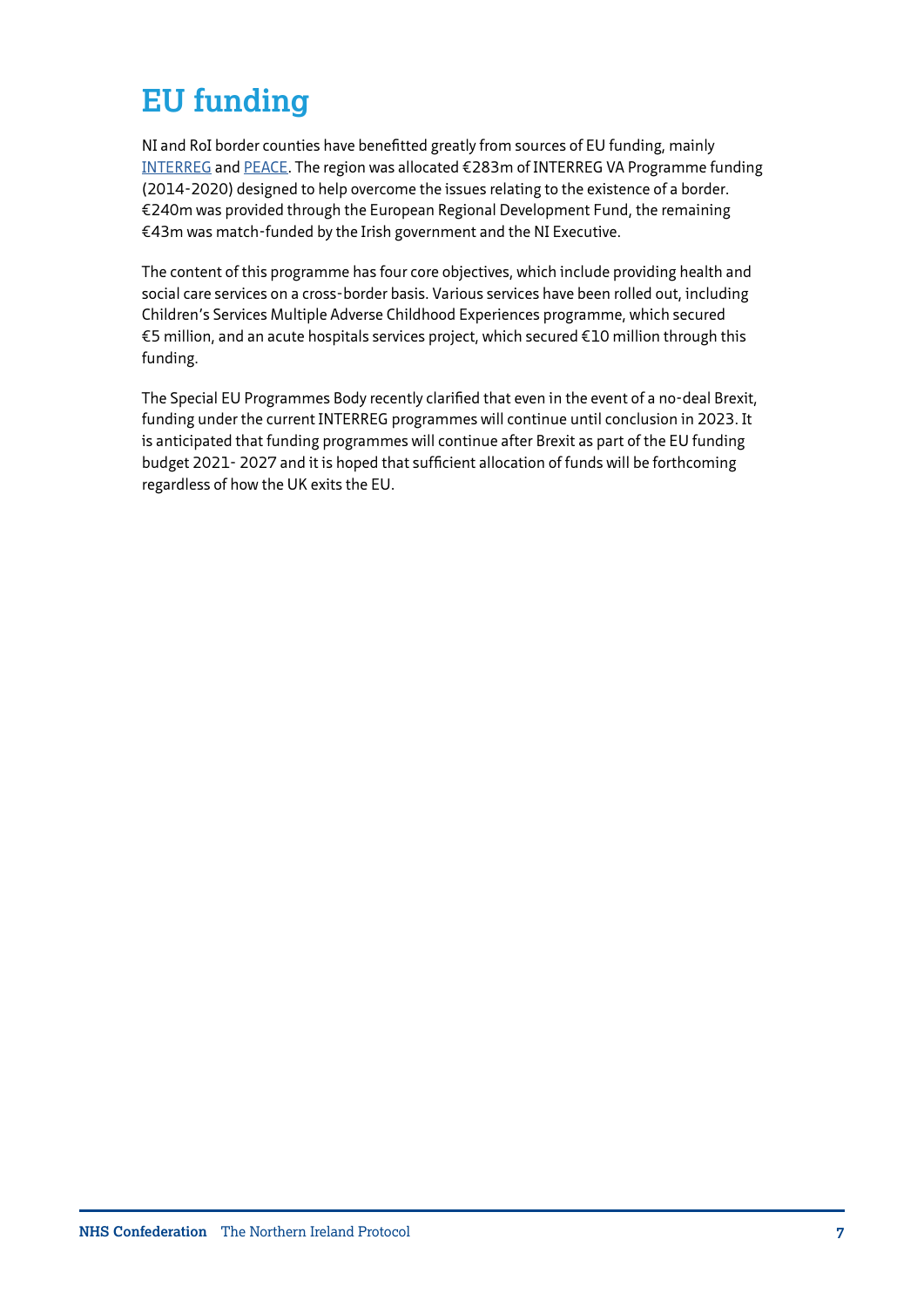# **3. Asks for health and next steps**

The NHS Confederation, alongside partners in the [Brexit Health Alliance \(BHA\)](https://www.nhsconfed.org/brexithealthalliance), have identified the issues facing the NI border as some of the most pressing. The BHA recently drew attention to the issues of access to medicines and medical devices after Brexit in a paper in June 2020: Negotiating a New Relationship with the EU that Safeguards Patient Access to [Medicines and Medical Technologies](https://www.nhsconfed.org/resources/2020/06/brexit-impact-patient-medicines-medical-technologies). The BHA asks that clarification on the interpretation of the NI Protocol is provided urgently and that the UK is pragmatic in its implementation in relation to medicines and medical devices.

The paper highlights that since NI will stay bound by the rules of the EU's single market, in areas such as product requirements and medicinal safety, this will impact trade in terms of regulation, approval, packaging, commercialisation, and supply and monitoring of medicines and devices, which may require re-design. Life sciences companies have advised that any adjustments to regulatory systems and supply chains can take more than a year to implement.

The central BHA ask is for a mutual recognition agreement (MRA) to be included in future relationship agreement, as described in the draft treaty text sent to the EU in June, but there is no clarity on where the negotiations are on this currently. It is hoped an MRA will minimise delays in products reaching UK and EU patients and is similar to existing arrangements the EU has with many third countries. The lack of an MRA is not expected to impede the movement of goods in the other direction from NI to GB. From the European side, European biotech and pharmaceutical trade associations, such as [EFPIA](https://www.efpia.eu/), have also written to the European Commission calling for the negotiations to prioritise health and patients' access to medicines by agreeing to this request.

Other of the NHS Confederation's industry partners have called for a technical working group of industry, regulators and health systems to be established under the new joint committee mechanism, so that everyone has enough clarity and time to plan and implement any changes needed to avoid disruption to patients.

### **Preparations to implement the NI Protocol**

The EU-UK joint committee and specialised committees will continue to meet to monitor the implementation of the Withdrawal Agreement, but the UK has a legal responsibility to ensure that the protocol is fully operational by the end of the transition period on 31 December 2020. After the end of transition, the protocol creates new possibilities of future legal divergence between NI and GB. The extent of this divergence will depend, in part, on the outcome of talks on the future relationship.

Although a successfully concluded free trade agreement (FTA) between the EU and UK would, in some respects, reduce some border friction, even an ambitious agreement could not avoid them. Given the scale of the implementation task, the government and agencies will need to plan for a 'base case scenario,' as they have done for no deal, assuming no zero-tariff FTA. The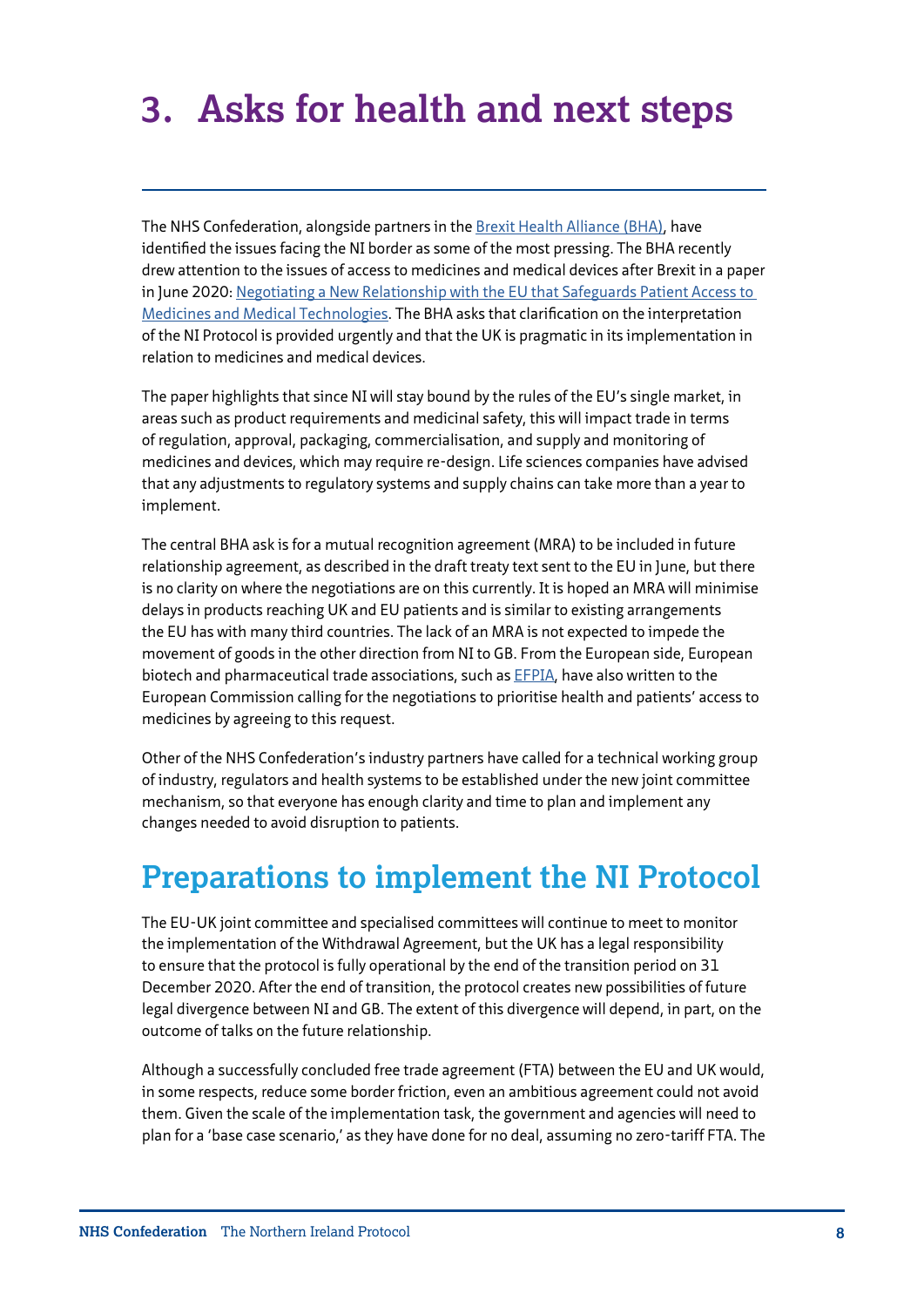UK government will need to have a clear picture of trade flows from GB to NI, and in particular, their end destination, to be able to define the extent to which goods are likely to travel on into the RoI. The joint committee will require assurance that border arrangements are appropriately designed for the scale and nature of trade.

Practically, the UK government will need to scale-up existing systems for customs administration. This involves expanding existing processes and IT systems currently in place for trade between the UK and the rest of the world and applying them to the Irish Sea trade route. UK agencies will need to build capacity to manage the increase in customs formalities, including recruiting and training additional customs officers.